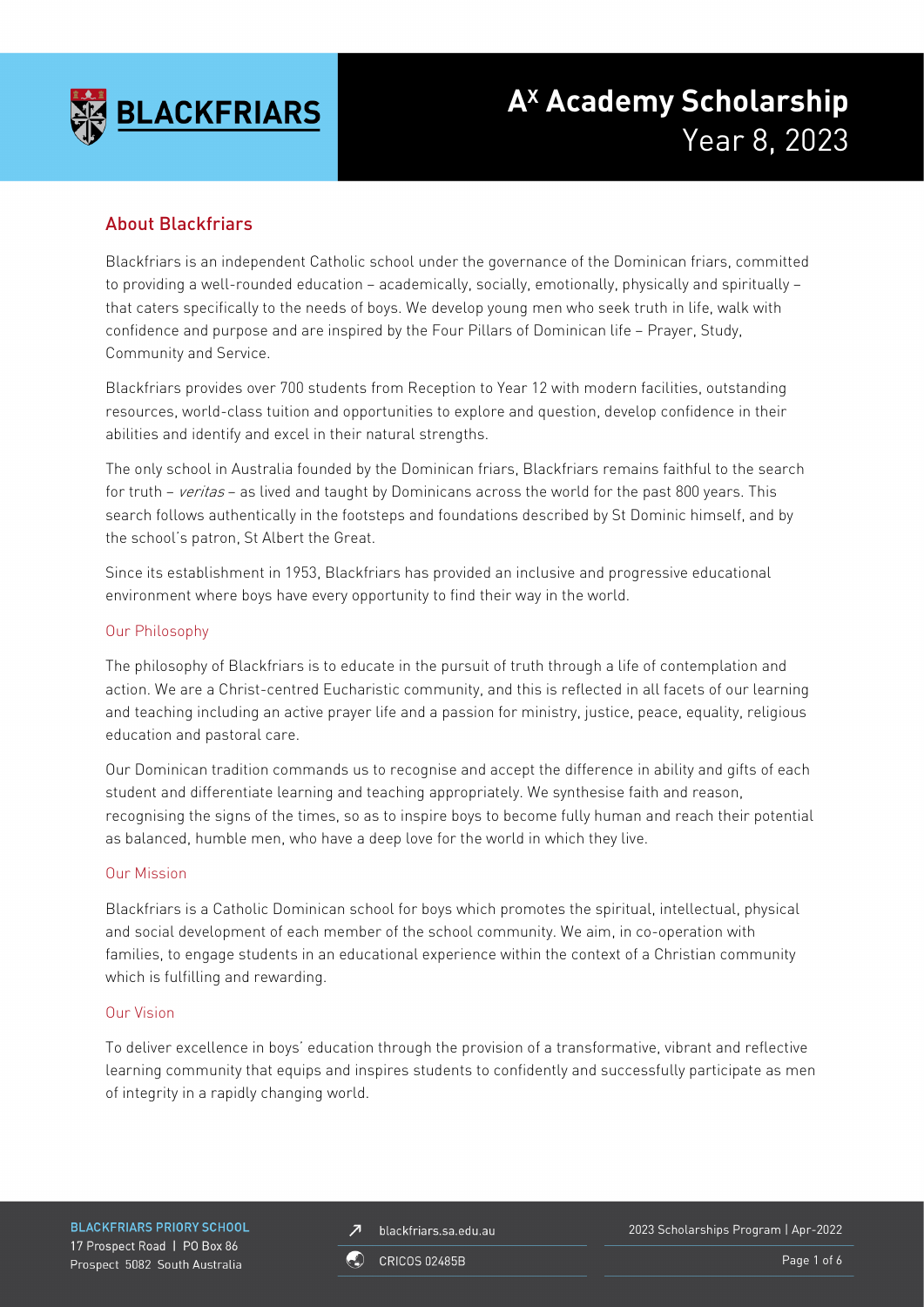

# Academic Extension (A<sup>x</sup>) Academy Scholarship

The A<sup>x</sup> Academy is an exciting learning enrichment program designed for boys in Years 7 to 11 looking to extend their academic education at Blackfriars. The program enhances the standard secondary school curriculum and includes a broad range of problem-solving and project-based activities in the STEM disciplines – Science, Technology, Engineering and Mathematics.

The A<sup>x</sup> Academy comprises four major components:

- Accelerated subject offerings
- Project-based in-school and after-school STEM extension activities
- **Mentoring by industry experts**
- Opportunity to participate in STEM experiences and competitions

The AX Academy encourages highly motivated students to extend themselves, collaborate with like-minded students and to excel. It is offered as an elective subject and is accompanied by several co-curricular opportunities.

Detailed information about the A<sup>x</sup> Academy and the exciting opportunities available to Blackfriars students in our STEM program is available on our website at **[blackfriars.sa.edu.au/learning/ax-academy/](https://blackfriars.sa.edu.au/learning/ax-academy/)** 

A<sup>x</sup> Academy Scholarships provide a 50% reduction of the recipient's tuition fees for their remaining years of secondary education at Blackfriars. This is annually reviewed and contingent on his continuous achievement of excellent academic progress and reputation for support of the Blackfriars mission and values.

#### **Eligibility**

The 2023 A<sup>x</sup> Scholarships are open to domestic students currently enrolled in Year 7 at Blackfriars and to new students enrolled to start in Year 8 in 2023.

A student may hold only one scholarship at any one time at Blackfriars. Should a student holding a scholarship be awarded or offered another, his parents/guardians must select one between the two.

#### Selection criteria

Awarding of an A<sup>x</sup> Scholarship is based on an applicant's:

- 1. academic ability, interest in and commitment to STEM subjects; and
- 2. dedication to the ideals and values of Blackfriars.

## Note: The response given to the selection criteria in this application are to be completed by the student/applicant only - not the parents/guardians.

#### **BLACKFRIARS PRIORY SCHOOL**

#### 2023 Scholarships Program | Apr-2022

A<sup>x</sup> Scholarship Page 2 of 6 and 2 of 6 and 2 of 6 and 2 of 6 and 2 of 6 and 2 of 6 and 2 of 6 and 2 of 6 and 2 of 6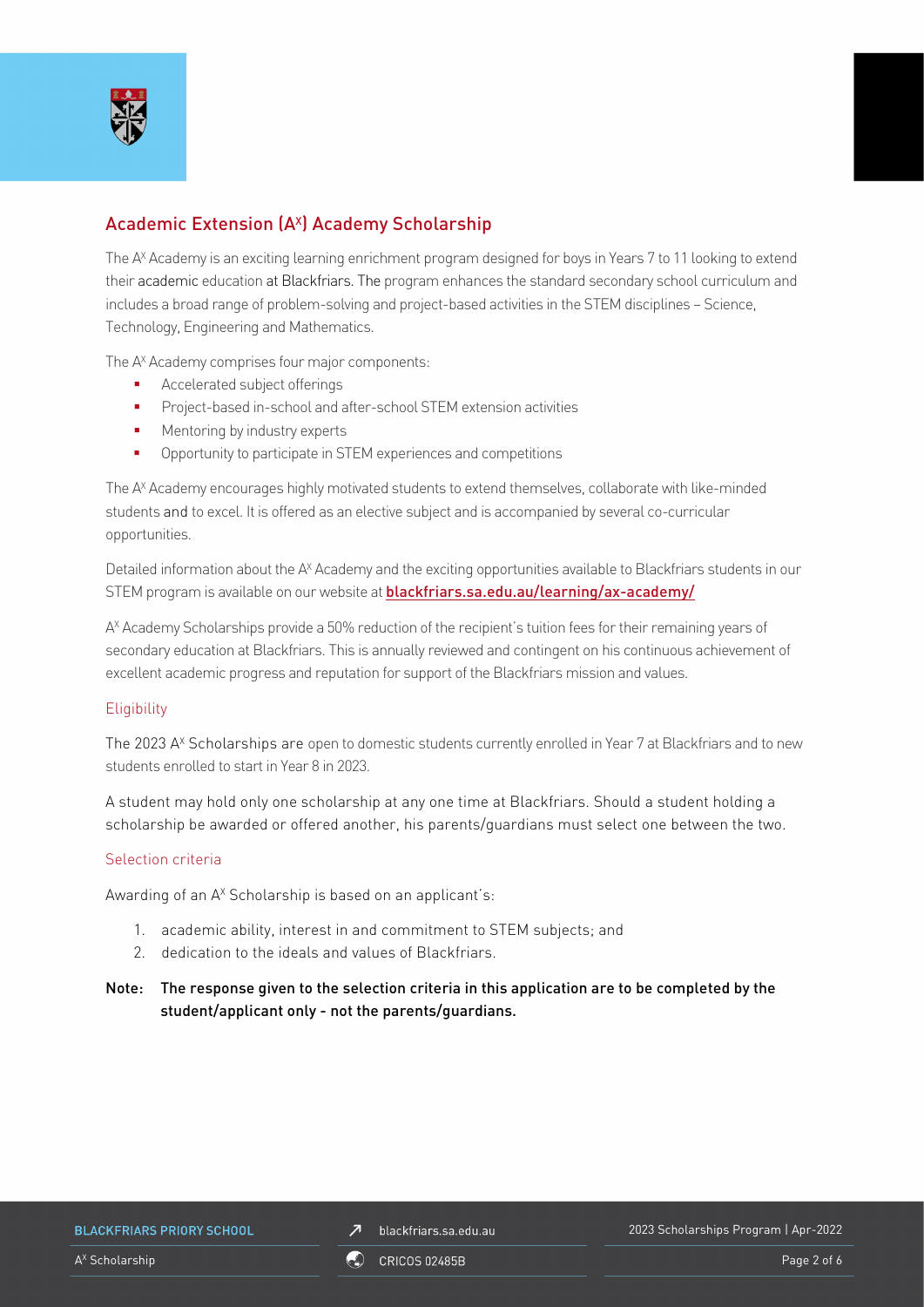

#### Closing date and submission details

Applications for 2023 A<sup>x</sup> Scholarships must be received by 4pm, Tuesday 14 June 2022.

Applications can be submitted via post, emailed to [registrar@bps.sa.edu.au](mailto:registrar@bps.sa.edu.au) or delivered in person to the Blackfriars Administration, marked for the attention of:

The Scholarship Committee Blackfriars Priory School PO Box 86 PROSPECT SA 5082

All application details will remain confidential to members of the Scholarship Committee.

#### Results

All applicants will be advised of the outcome of their scholarship application in due course.

#### Expectations of the scholarship recipient

Students receiving a Blackfriars scholarship will, along with their families, show a commitment towards making a positive contribution to the life of the school.

The Principal reserves the right to revoke a scholarship for appropriate reasons.

#### Further information

For further information, please contact Blackfriars Registrar, Linda Gavranic, at [registrar@bps.sa.edu.au](mailto:registrar@bps.sa.edu.au) or during office hours on 08 8169 3954.

**BLACKFRIARS PRIORY SCHOOL** 

 $\n *J*\n blackfriars.sa.edu.au\n$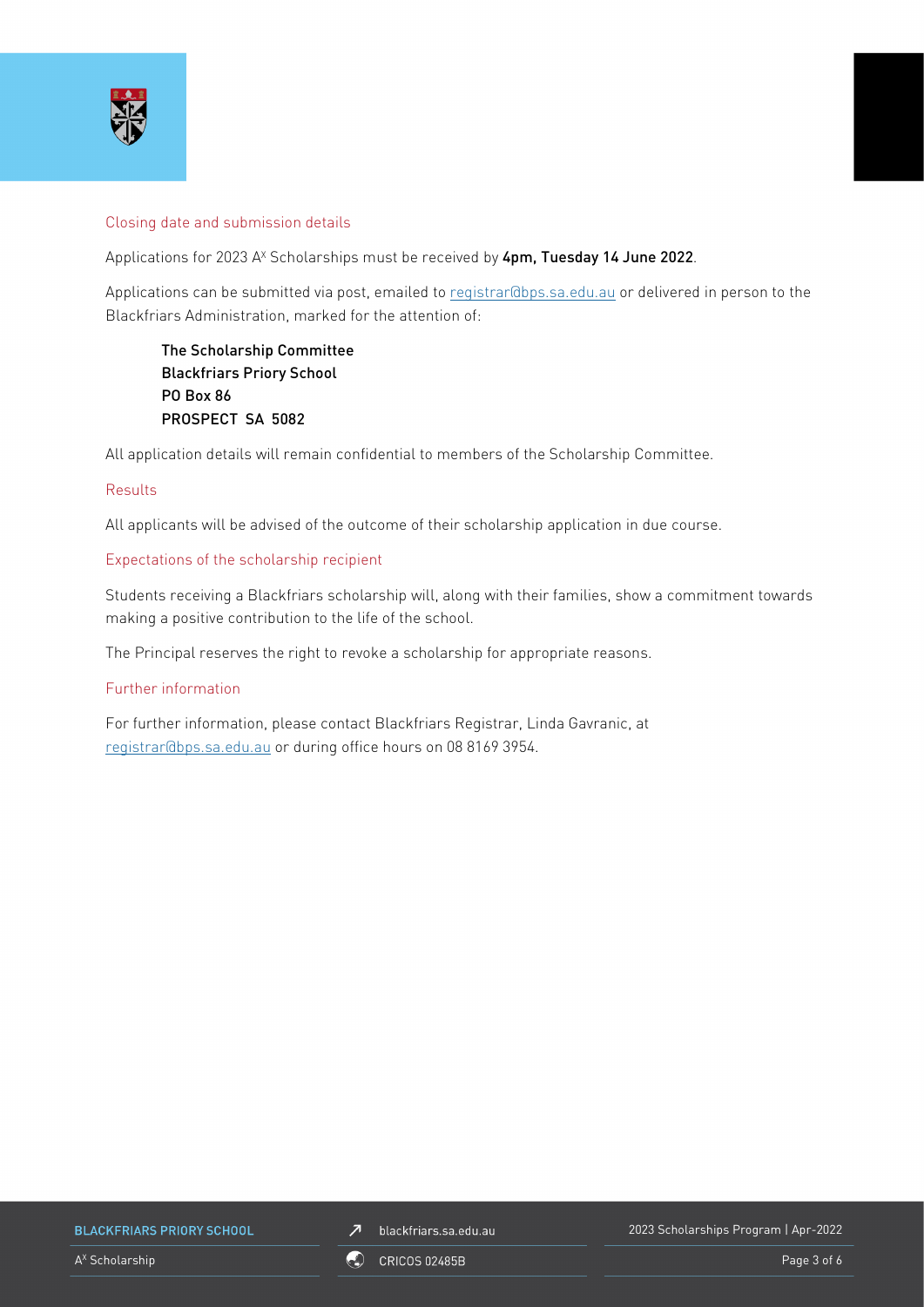

# Student/Applicant details

| Surname:        |             |  |
|-----------------|-------------|--|
| Given name(s):  |             |  |
| Date of birth:  |             |  |
| Street address: |             |  |
| Suburb:         | Postcode:   |  |
| Current school: | Year level: |  |

# Parent/Guardian 1

| Title:                   |  | OMr OMrs OMs OMiss ODr |  |
|--------------------------|--|------------------------|--|
| Surname:                 |  |                        |  |
| Given name:              |  |                        |  |
| Relationship to student: |  |                        |  |
| Occupation:              |  |                        |  |
| Mobile phone:            |  |                        |  |
| Email:                   |  |                        |  |

# Parent/Guardian 2

| Title:                   |  | OMr OMrs OMs OMiss ODr |  |
|--------------------------|--|------------------------|--|
| Surname:                 |  |                        |  |
| Given name:              |  |                        |  |
| Relationship to student: |  |                        |  |
| Occupation:              |  |                        |  |
| Mobile phone:            |  |                        |  |
| Email:                   |  |                        |  |

# Family information

Names and ages of applicant's siblings (if applicable):



**BLACKFRIARS PRIORY SCHOOL** 

 $\n *J*\n blackfriars.sa.edu.au\n$ 

2023 Scholarships Program | Apr-2022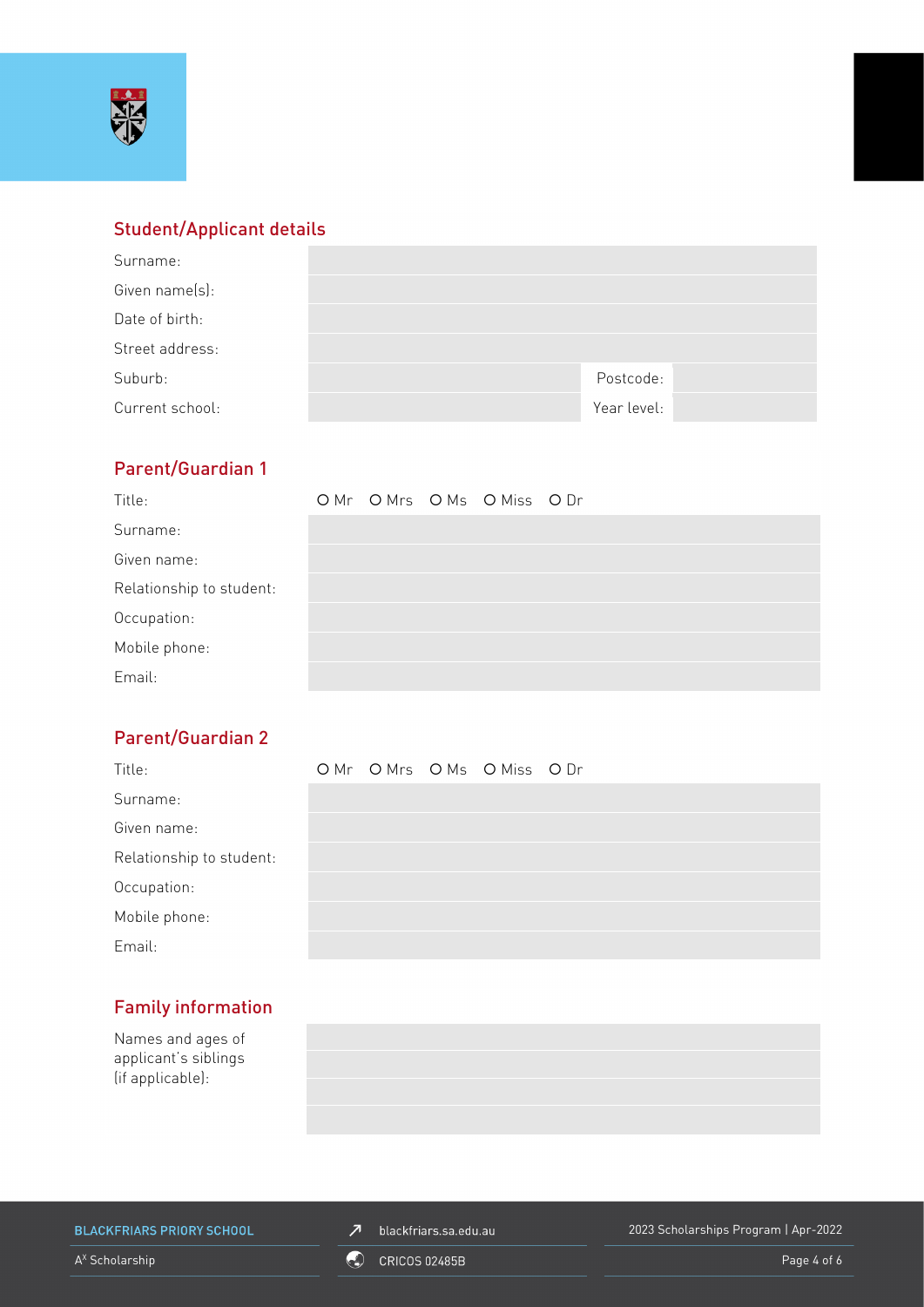

# Acceptance of scholarship conditions

- $\Box$  I/We accept that the recipient of the scholarship will, along with their family, show a commitment towards making a positive contribution to the life of Blackfriars.
- $\Box$  I/We understand that the Principal reserves the right to revoke a scholarship for appropriate reasons.
- $\Box$  I/We understand that a student may hold only one scholarship at any one time at Blackfriars.
- $\Box$  I/We understand that if the recipient of the scholarship were to subsequently transfer to another school prior to graduation, the family is liable to repay the full value of the scholarship to Blackfriars.
- $\square$  The responses provided to the selection criteria are the work of the student/applicant.

## **Signatures**

| Student/Applicant: | Date: |  |
|--------------------|-------|--|
| Parent/Guardian 1: | Date: |  |
| Parent/Guardian 2: | Date: |  |

**BLACKFRIARS PRIORY SCHOOL**